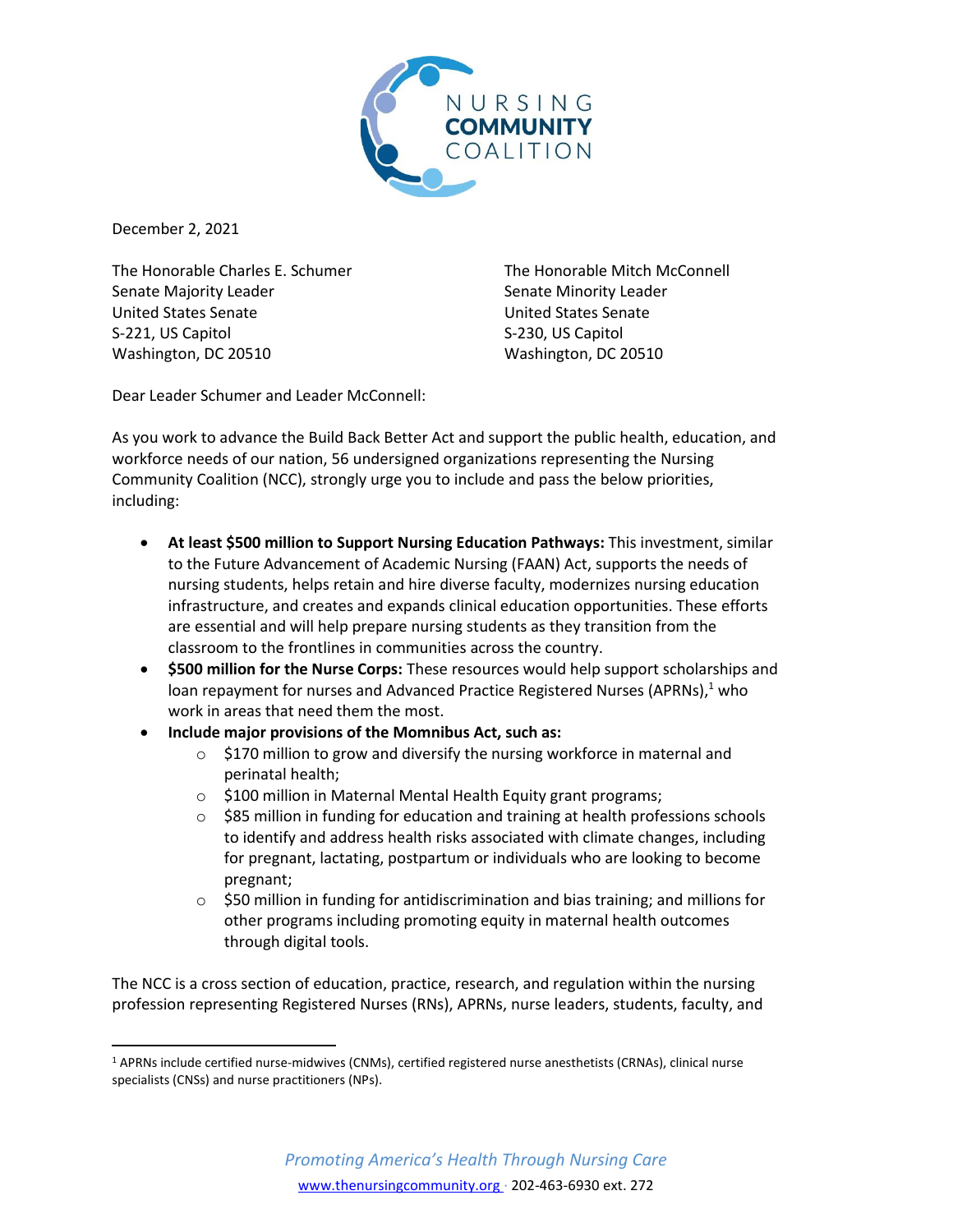researchers who are foundational to the health of the nation. Our members care for patients in all communities, including rural and underserved areas, are at the frontlines of public health challenges, and lead the way to ensure today's science translates to tomorrow's cures.

We appreciate your recognition of how vital our current and future nurses are to the fabric of America's health care system. As you consider and take up the Build Back Better Act, it is essential that resources for nursing education, research, and the workforce are included. Therefore, we urge the Senate to incorporate these shared priorities in any final bill. If the Nursing Community Coalition can be of any assistance to you or your staff, please do not hesitate to contact the coalition's Executive Director, Rachel Stevenson, at rstevenson@thenursingcommunity.org or at 202-463-6930, ext. 271.

## Sincerely,

Academy of Medical-Surgical Nurses Academy of Neonatal Nursing American Academy of Ambulatory Care Nursing American Academy of Nursing American Association of Colleges of Nursing American Association of Critical-Care Nurses American Association of Heart Failure Nurses American Association of Neuroscience Nurses American Association of Nurse Anesthesiology American Association of Nurse Practitioners American Association of Post-Acute Care Nursing American College of Nurse-Midwives American Nephrology Nurses Association American Nurses Association American Nursing Informatics Association American Organization for Nursing Leadership American Public Health Association, Public Health Nursing Section American Society for Pain Management Nursing American Society of PeriAnesthesia Nurses Association of Community Health Nursing Educators Association of Nurses in AIDS Care Association of Pediatric Hematology/Oncology Nurses Association of periOperative Registered Nurses Association of Public Health Nurses Association of Rehabilitation Nurses Association of Veterans Affairs Nurse Anesthetists Association of Women's Health, Obstetric and Neonatal Nurses Commissioned Officers Association of the U.S. Public Health Service Dermatology Nurses' Association Friends of the National Institute of Nursing Research Gerontological Advanced Practice Nurses Association Hospice and Palliative Nurses Association Infusion Nurses Society International Association of Forensic Nurses International Society of Psychiatric-Mental Health Nurses National Association of Clinical Nurse Specialists National Association of Hispanic Nurses